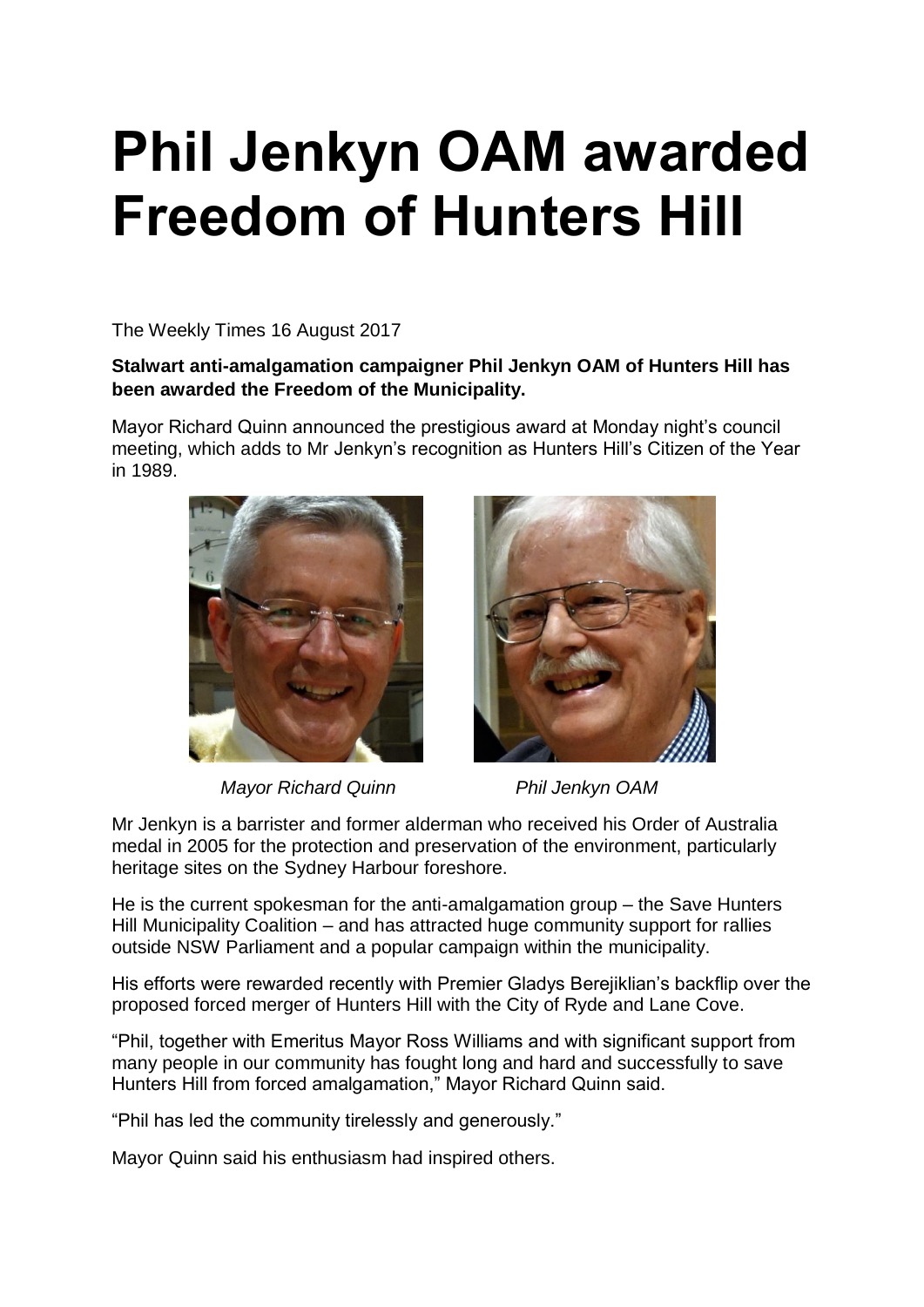"Phil is a genuine altruist and community activist who, for many years, has dedicated his time, talent and treasure to ensure ongoing grassroots democracy in Hunters Hill.

"His strong sense of service and his Never Give Up attitude have inspired others to come together to achieve the best possible outcomes for this local community that is so dear to him, his wife Gloria and many others.

"Through his political advocacy and passionate involvement in community affairs, Phil has continued to leave a significant legacy for future generations."

Mr Jenkyn told The Weekly Times he was honoured to be awarded the Freedom of the Municipality and thanked everyone who stood by him to stand up for Hunters Hill.

He modestly – and typically – played down his own contribution.

"I suppose being awarded the Freedom of the Municipality means I can continue to run amok," he joked.



*Mayor Quinn presents Mr Jenkyn with the Freedom of the Municipality on Monday night 14 August 2017. TWT On-the spot Photo.*